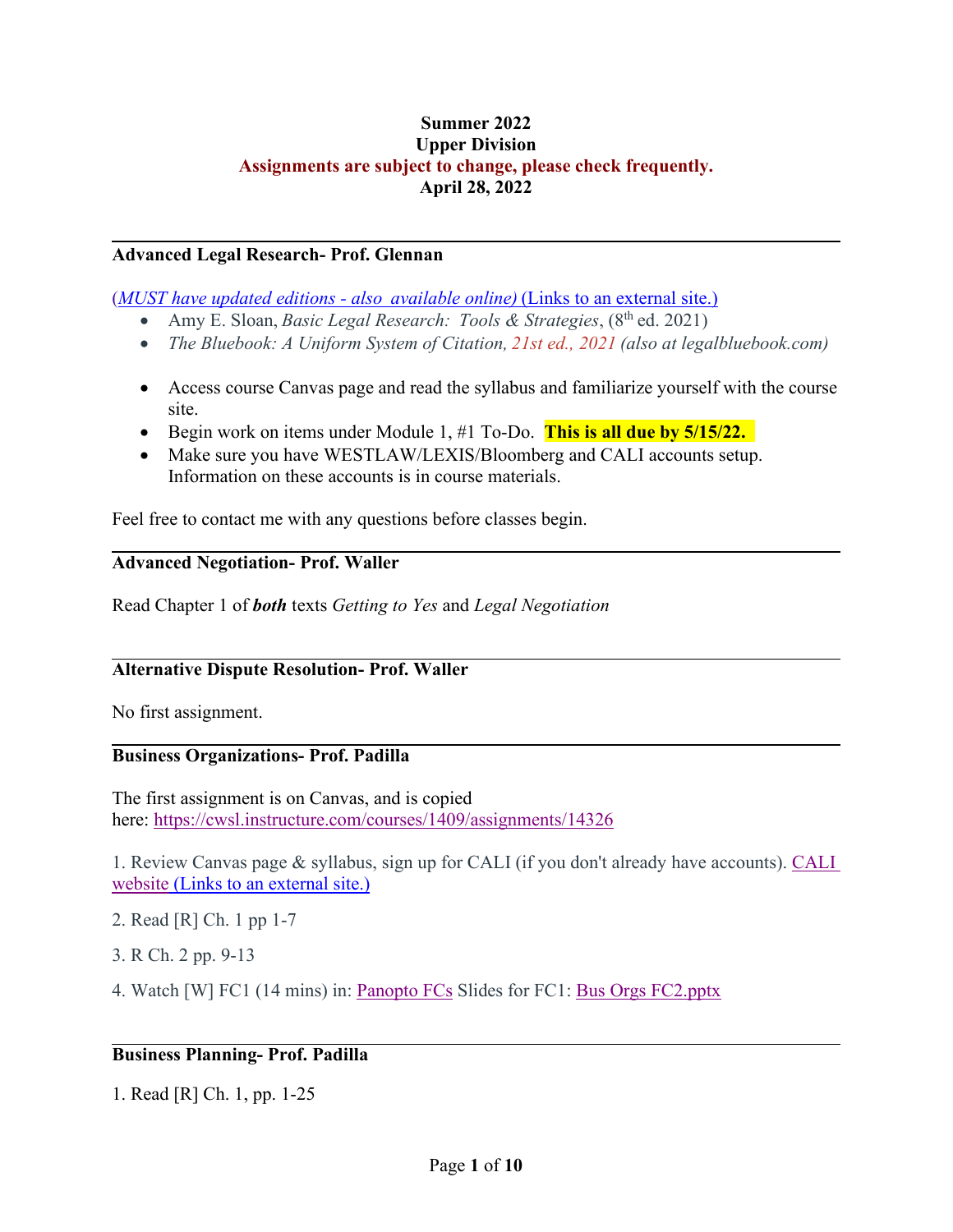In class, we will cover the following:

Introductions General background & course structure Review housekeeping details in syllabus Discuss "What is Business Planning?" Get to Know the Client Exercise: Introduction to Safecar and its founders Briefly discuss entrepreneurs and the role of a business lawyer

### **California Evidence- Profs. Garrard/Carr**

No first assignment.

# **Clinical Externship Seminar- Prof. Einesman**

Welcome to the Summer 2022 Externship Seminar!  I look forward to our time together this semester.

Please be sure to review all the documents I posted on Canvas. Please complete the assignment, due **Sunday May 8, 2022, at 9:00 pm for class on Tuesday May 10 at 5:00 pm.**

The first assignment and first class will focus on your goals for your externship experience. Your assignments are normally due by **9 pm on the Sunday before Tuesday's class.** Every week you will have a reflective essay assignment which I will send to you via email to your CWSL email address on the Friday before our Wednesday class. (Please see class schedule on the last page of the syllabus for specific dates).

### **Reflective Essay**

**For your first assignment, please write at least two pages single-paced regarding**:

1) Your background and any hobbies of interest (or something interesting about you that is not law-related)

2) Where you are externing, your prior legal experience, and why you chose the externship

3) Your goals for your externship and how you intend to accomplish them, including the One Big Question you want your externship to answer for you and

4) Your anxieties or concerns about your externship. Please feel free to address the Covid concerns you may have about pursuing your externship. 

### **Reading Assignment**

Your reading assignment for the first week is to read through the following documents under **MODULE 1 on the CANVAS site:**

- **Externship Requirements**
- **Supervising Attorney Handbook**
- **Professor Seibel's Primer on Externships**
- **Reflective Essay Examples**
- **Tips from Prior Externs**
- **Making a Good Impression**

**Please send your reflective essay to me via email at [fle@cwsl.edu](mailto:fle@cwsl.edu) as an attachment in WORD by Sunday May 8, 2022, at 9:00 p.m.  Please put your name and date on each page**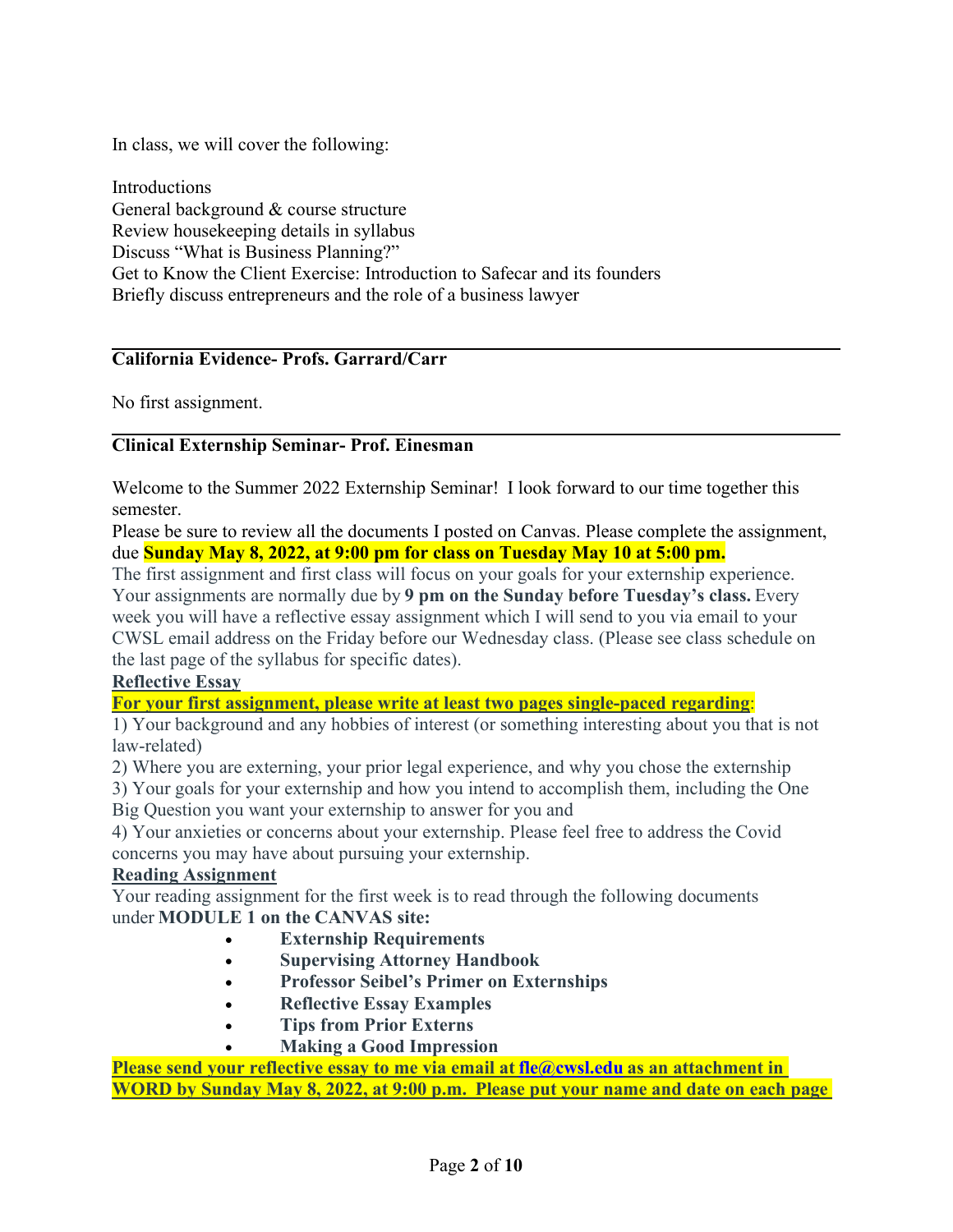**of your essay. Please number the pages in the document. Please save the document with your last name and the number of the assignment. For example: feinesman1 In addition, please send your signed and dated Confidential Agreement with your first assignment. You can find the document in the Externship Requirements Packet on Canvas.**

**During the week of May 17, we will not meet as a class. Instead, we will meet individually on Zoom for about 30 minutes. Please see the schedule of individual meetings below. If you would like to sign up for a time slot, please email with your three top choices.**

*I hope everyone has a great first few days at their placement. Please be sure to discuss your goals with your supervising attorney your first week. I look forward to meeting you all in class.* Professor Floralynn Einesman

[fle@cwsl.edu](mailto:fle@cwsl.edu)

### **Child Welfare- Prof. Prosek**

### **TBD**

**Commercial Real Estate Transactions- Profs. Bulich/Puleo**

#### **REQUIRED READING**

*1. Understanding Modern Real Estate Transactions*, 4th Edition, by Alex M. Johnson, Jr. \*Available at the CWSL Bookstore

2. Commercial Real Estate Transactions Forms *\**Will be provided on first day of class

#### **\* \* PLEASE BRING TEXTBOOK AND FORMS TO EACH CLASS** \* \* (FAILURE TO DO SO MAY RESULT IN A DECREASE IN PARTICIPATION POINTS)

#### **Community Property- Prof. Yu**

There is no textbook for this class. Before classes, I will post Class Notes on Canvas that will serve as our textbook.

The pages refer to the textbook, which is **suggested** reading, not required.

Introduction

|            | Chapter III: Variation of the Statutory Scheme: Premarital Contracts        |
|------------|-----------------------------------------------------------------------------|
|            | and Transmutation of Property during Marriage                               |
|            | Section A. Premarital Contracts: General Background and the California Case |
|            | Law Tradition, pages 91-103                                                 |
| Section B. | The Uniform Premarital Agreement Act and the California                     |
|            | Premarital Agreement Act, pages 104-123                                     |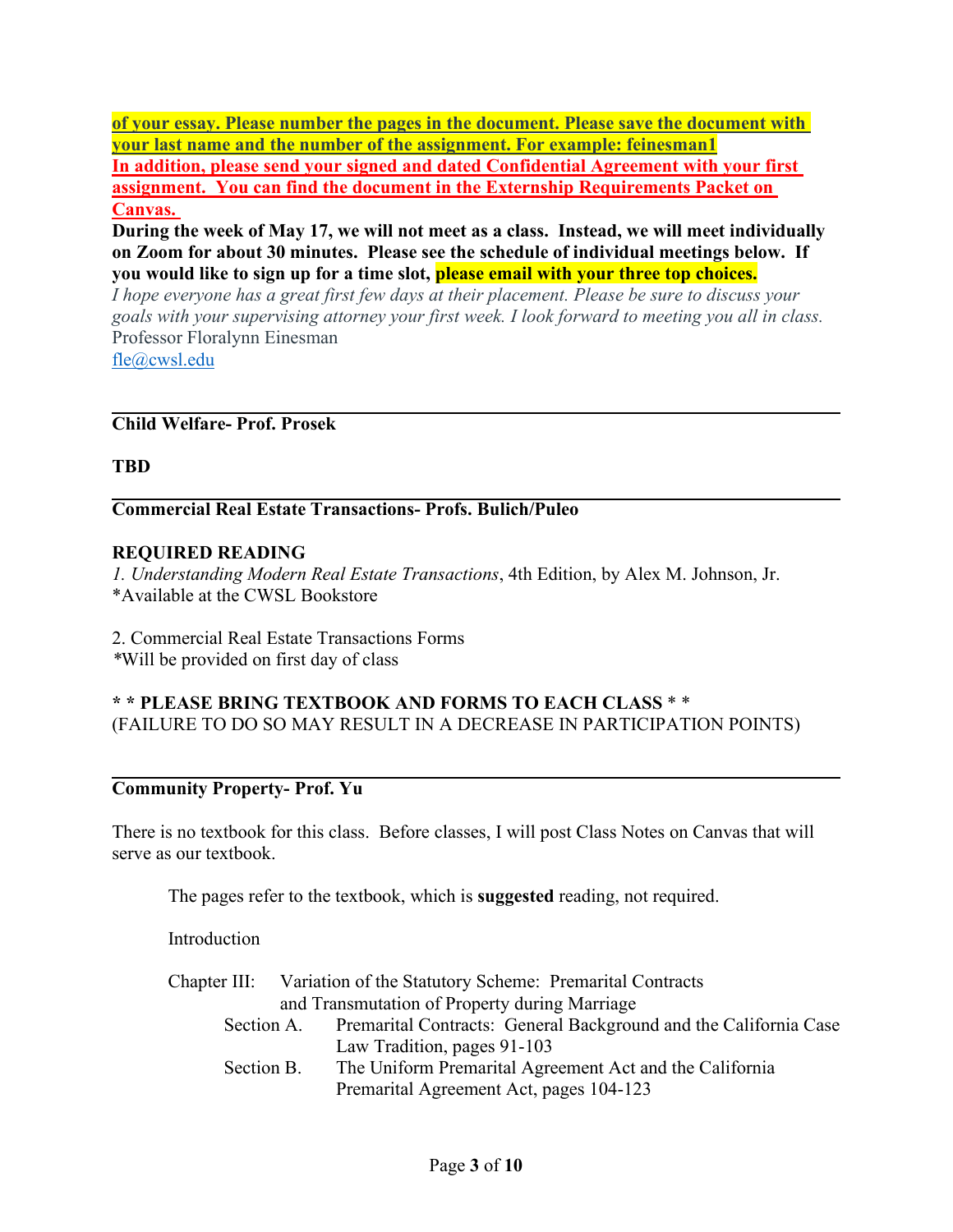Section C. Premarital Agreements: The Statute of Frauds and Avoidance Techniques, pages 123-128

Section D. Transmutation of Property during Marriage, pages 128-154

# **Constitutional Law I- Prof. Fink**

- Please read The Constitution of the United States, Articles I-VII (not the Amendments), at the front of your casebook, and be prepared to discuss at least one thing about this document that you found surprising. This could include your surprise about what the Constitution says, about what was left out of the document, about the tone or style of the document... anything that caught your attention in reading Articles I-VII.
- Please read pp.10-14 and 16-17 (Items 1-6, 8-9 in "Top 10 List") in the Constitutional Law I Course Outline ("Smith Outline") that is a required course material.
- Please read Article re: History of the Constitution (available in my Canvas page, "Modules," under Class #1)

### **Please note that those who are not in attendance for the first class will be dropped from the class unless they have prior permission from me to miss this class.**

# **Constitutional Law II- Prof. Smith**

Read Smith & Fusco, pp. 17-19, greyed-in box on p. 22; pp. 24-30 (including "Votingrights amendments…")

Read Amendments I, V, IX, X, XIII, XIV, and XV of the U.S. Constitution (As you read the amendments notice and write brief notes to yourself about such important aspects as:

–the level(s) of government limited by each Amendment

–the essence of the substantive protections afforded by each Amendment –the difference(s) in procedural approach (e.g., whether Amendment gives Congress authority to enforce the Amendment's substantive protections)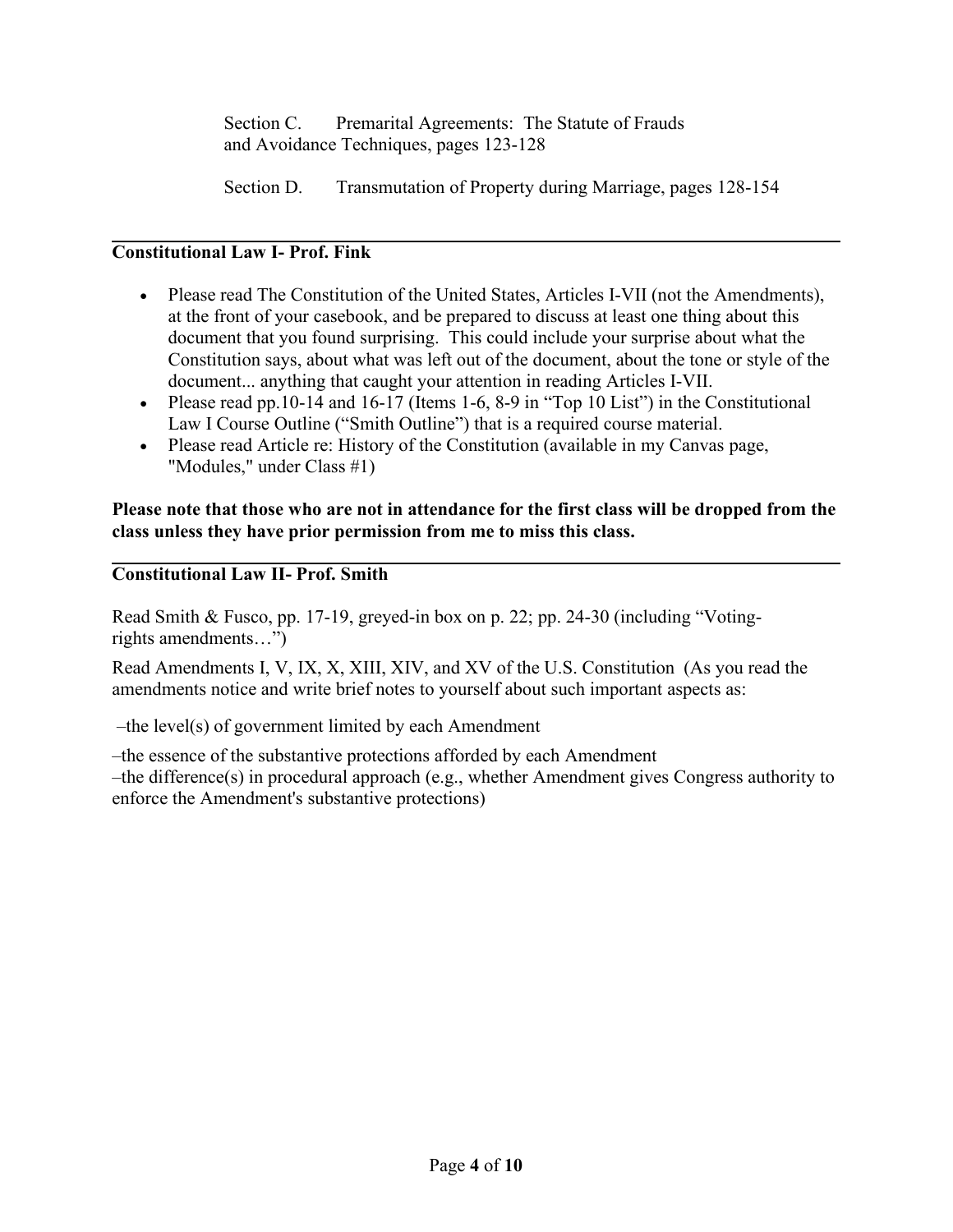### **Consumer Law- Prof. Kazerounian**

The first class will be an introduction to consumer law and the purpose behind the creation of FDCPA, California Rosenthal Fair Debt Collection Practices Act (RFDCPA), Telephone Consumer Protection Act (TCPA), and CA Penal Code §630, et seq. (This penal code has a civil aspect to it and is used more and more civilly). Class will focus on the purpose of private attorney general statutes such as the FDCPA. Prior to class, students must review each of the statutes that will be studies and create very brief outlines of each statute.

### **Criminal Procedure I- Prof. Yeager**

**First Assignment:** Retrieve from Westlaw and brief United States v. White, 401 U.S. 745 (1971)

**Assignments:** Criminal Procedure studies the Supreme Court's regulation of police. There is no textbook for our course. Instead, in 24 classes we will read 28 cases, citations for which appear below for you to download from Westlaw.

**Outside reading:** I recommend but do *not* at all require LaFave, Israel, et al., *Criminal Procedure* (5th ed. 2009), a one-volume hornbook published by West.

### **Current Issues in Consititutional Law- Prof. Smith**

### **FIRST DAY ASSIGNMENT (MONDAY, MAY 9):**

For our first class, please come to class with a typed list of brief responses to the following questions:

A. What are at least 5 things you now know about the activities, procedures, and dynamics of the United States Supreme Court – and its role in shaping constitutional, statutory, and regulatory law?

B. What are at least 5 things, relating to the Court's activities, procedures, and dynamics – and its role in shaping constitutional, statutory, and regulatory law -- that you would like to learn more about in the Current Issues course?

C. What other goals do you have for the course? (For example, do you want to complete your SW requirement by researching and writing about a constitutional, statutory, or regulatory topic of special relevance to your career? Is there a specific Supreme Court topic you've always wondered about? Do you want to gain advanced skills in accessing Supreme Court briefs and other materials? Gain additional oral advocacy practice? Better understand the "cutting edge" law in a particular field? Practice your Kagan or Alito impression in preparation for your next party? Whatever...)

Feel free to be creative with this: there are no "right" answers and it will not be graded.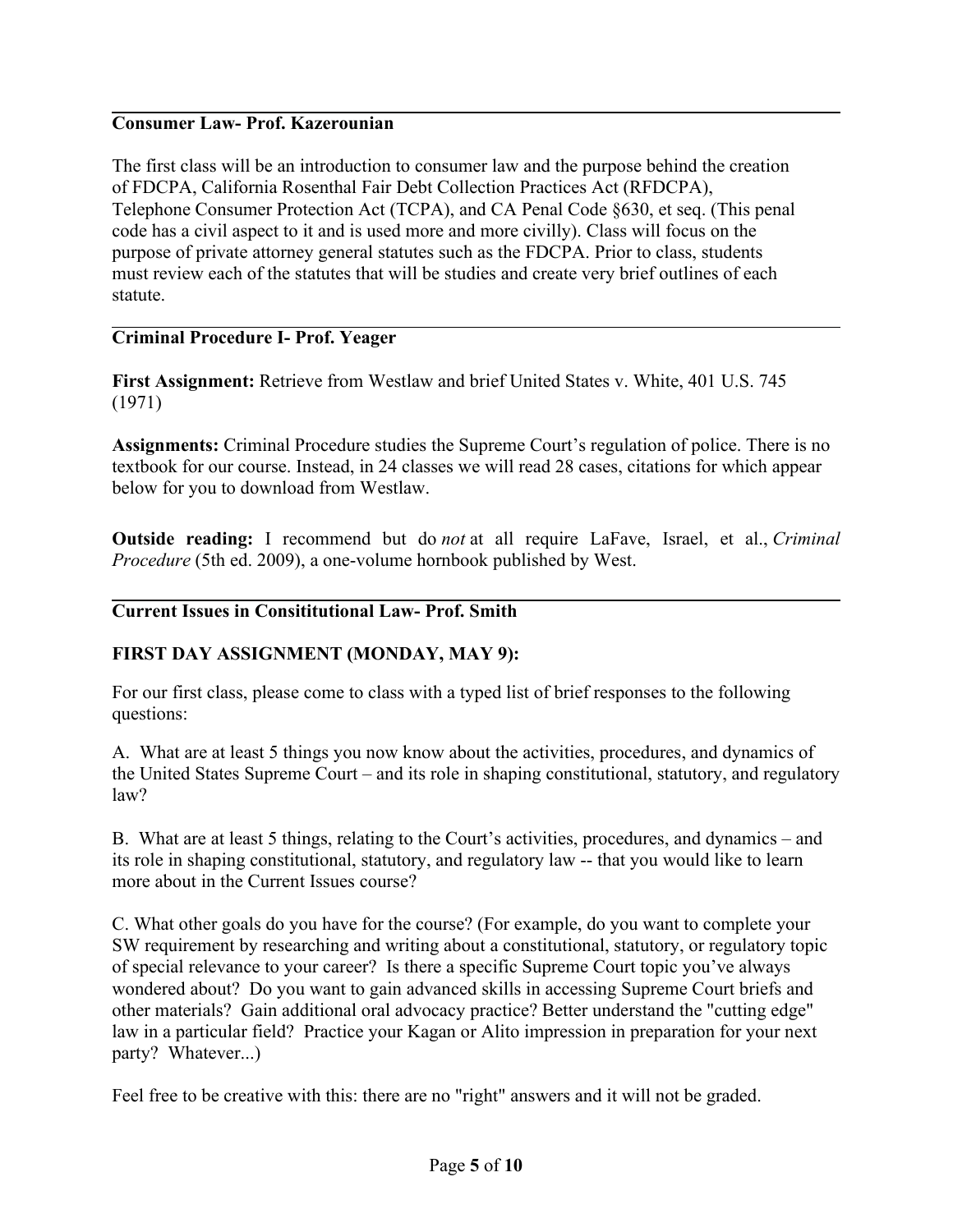FYI: If you want to get a head start on the assigned reading for Wednesday's class session, it is: Chapter 1 in Lawrence Baum, THE SUPREME COURT (CQ Press).

### **Domestic Violence- Prof. Strack**

Dear Students:

Thank you for signing up for the Domestic Violence Seminar. For our first class on May 9<sup>th</sup>, I will be on pre-planned vacation in Greece and plan to join you via zoom. A zoom link will follow once I get everyone's email addresses and connect with our amazing TECH team.

To save money, I have elected not to use a text book. Instead, we will rely on materials available on-line or in the dropbox below:

<https://www.dropbox.com/sh/78pdt3n5nlh2h56/AADtkGFtXU-jHqSTQF9bWCTVa?dl=0>

Your first reading assignment includes the following cases:

- Bradley v. State, 1 Miss. 156 (1824), 1824 WL 631 (Miss.)
- Commonwealth v. Fogerty & others, 8 Gray 489 (1857)
- State v. A. B. Rhodes, 61 N.C. 453 (1868)
- Fulgham v. State, 46 Ala. 143 (1871)
- Gross v. State, 100 So. 177 (1924, Miss)
- McGuire v. McGuire, 157 Neb. 226 (1953)
- Townsend v. Townsend, 708 S.W.2d 646 (1986)

For the first class, we will also review documents in the dropbox:

- 1. Draft Syllabus (also attached)
- 2. Overview of the class
- 3. Suggest topics for your 20-page paper
- 4. Internet Assignment
- 5. Case Study Police Report

Please email me with your cell phone number. You will find my contact information below.

Sincerely,

Prof. Gael Strack Cell: 760-445-3559 Email: gael@allianceforhope.com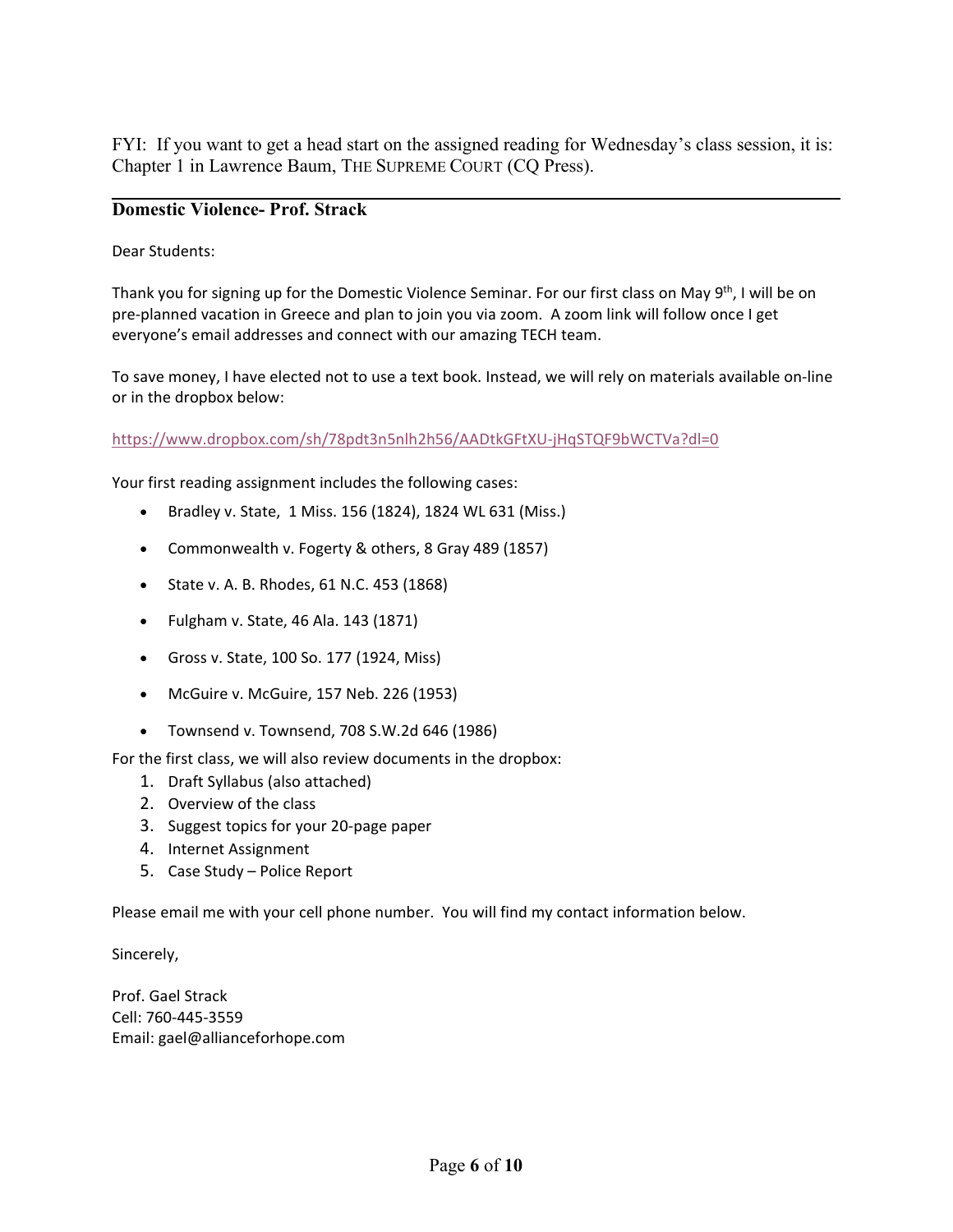# **Evidence- Prof. Williams**

| <b>CLASS</b> | <b>DATE</b> | <b>ASSIGNMENTS</b>                                                         |
|--------------|-------------|----------------------------------------------------------------------------|
|              | May $10$    | Readings: Text Study Guide (pages xxix-xxxiii) & Chaps. 1-4.               |
|              |             | Videos1: Video 1.1 (Intro to the FREs), Videos 1.2 (Intro to Evidence) and |
|              |             | 1.3 (How to Hack Evidence Qs).                                             |
|              |             | Problem Sets2: Chap. 2.                                                    |
| 2            | May $12$    | Readings: Text Chapters 5-6.                                               |
|              |             | Videos: Video 2.1 (Objections) and video 2.2 (Relevance). "My Cousin       |
|              |             | Vinny" clip.                                                               |
|              |             | Problem Sets: Chap. 5 & 6.                                                 |
| 3            | May 13      | Readings: Text Chaps. 7-8.                                                 |
|              |             | Videos: Videos 3.1 (FRE 403), and 3.2 (Old Chief). "Chicago" clip.         |
|              |             | Problem Sets: Chap. 7.                                                     |
|              |             |                                                                            |

### **Gender, Power, Law and Leadership- Prof. Brenner Johnson**

Read the Introduction, vii-xiii + Chapter 1, 1-60 of the Gender, Power, Law & Leadership casebook.

### **Trademark Clinic- Prof. Hawkes**

#### **Required Text and Resources**

- 1. *Gilson on Trademarks: A Practitioner's Guide***,** available with Lexis access by searching the title, or here:
	- a. https://advance.lexis.com/api/permalink/bf4e7661-86ef-42c0-928b-60f07df6c057/?context=1000516
- 2. USPTO *Trademark Manual for Examining Procedure* (TMEP*)*) available here: a. <https://tmep.uspto.gov/RDMS/TMEP/current>
- 3. Trademark Prosecution and Practice Before the USPTO. A Casebook for Students And Practice Guide for Attorneys. By Dana Robinson\*

**\*Completion of the substantive course Trademark Law is a prerequisite to attending the Clinic. All exceptions must be approved by Professor Hawkes. Professor Hawkes expects that Clinic students have read the substantive course textbook "Trademark Prosecution and Practice Before the USPTO. A Casebook for Students and Practice Guide for Attorneys" by Dana Robinson. Students are expected to refer to this casebook as a refresh on pertinent topics.**

#### **Students may also at times be required to use other resources available online, as provided via**

<span id="page-6-0"></span><sup>1</sup> All readings and videos are accessed on the Canvas site in the Module corresponding to the class.

<span id="page-6-1"></span><sup>2</sup> All problem sets are available through merrittevidence.com and are for self-assessment purposes & Teaching Facilitator support sessions.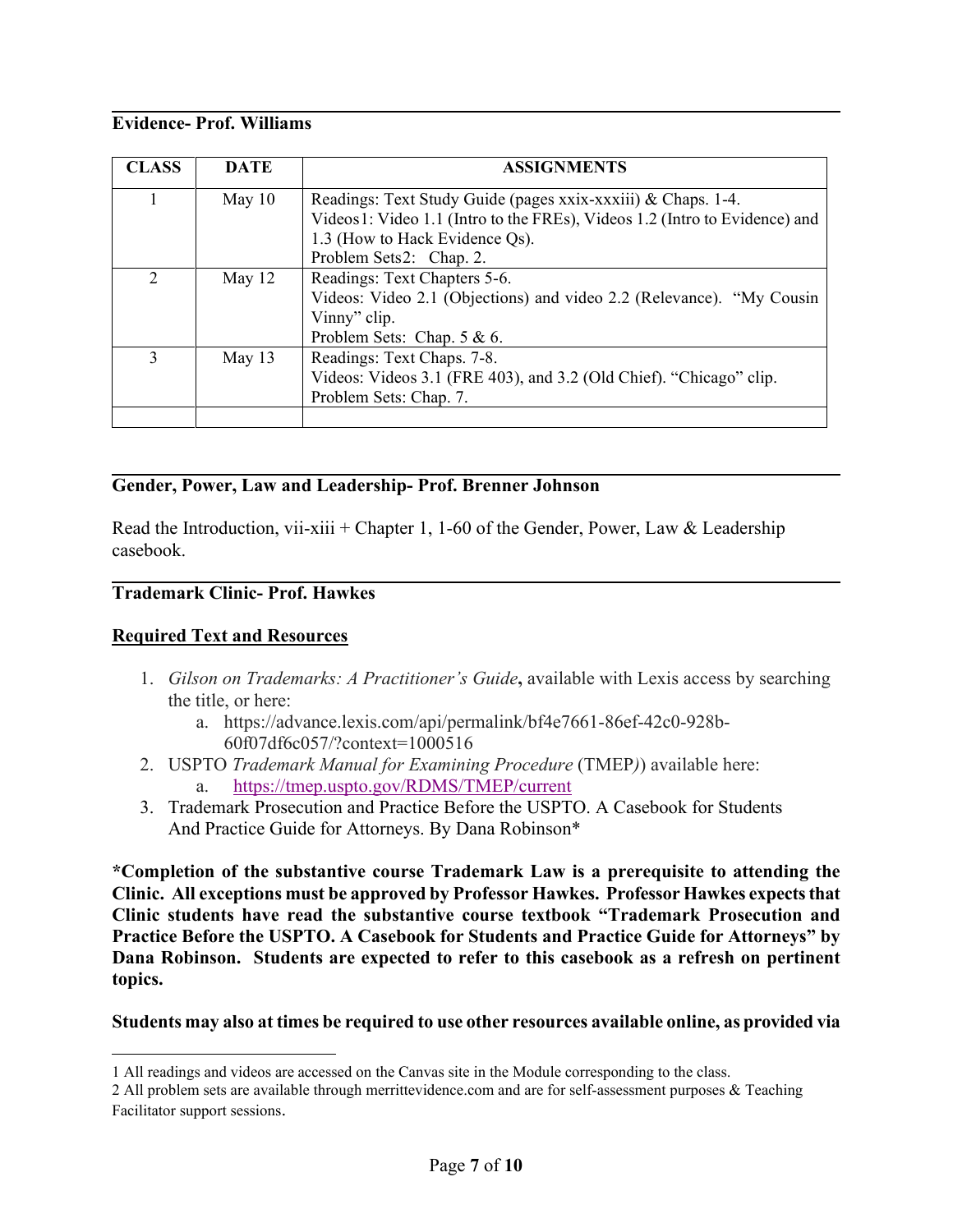#### **email or other means.**

READING:

- Gilson: §1.02, Trademark Terminology; §4.01, Federal Registration Attributes and Relationship to Common Law Rights; §15.11, Electronic Filing and Other Online Services of the USPTO
- USPTO Rules of Professional Conduct 11.101-.04; 11.106; 11.201 & 11.303
	- o Available in the *Manual of Patent Examining Procedure* (MPEP) by searching the USPTO website, or here: https://mpep.uspto.gov/RDMS/MPEP/current#/current/ar\_d1fd14\_2a7b4 [1a7.html](https://mpep.uspto.gov/RDMS/MPEP/current#/current/ar_d1fd14_2a7b4_1a7.html)
- Video on how to set up USPTO account available by searching the USPTO website, or here:
	- o **The step by step instructions start at 7:24 and end at 23:40.** But you are welcome to watch the whole video as well <https://youtu.be/TwGA9NFIbGY>

### **Jurisprudence- Prof. Gudel**

Get a copy of Plato' s Republic in the edition translated and edited by Allan Bloom (Basic Books) and start reading it.

#### **Latinos/as and the Law- Prof. Behzadi**

Read Delgado Casebook pg. 9-59

### **Legal Drafting- Prof. Letizia**

Required text: Beyond the Basics, A text for Advanced Legal Writing, Third Edition, 2013, by Mary Barnard Ray and Barbara J. Cox. You will need to use the text book in class every week. You must have the current, Third, 2013 edition. An old edition will not work.

Read Part 1, pp. 1-26, and p.291 and ch. 11. Complete Exercise 1, pp. 24, and Assignment 1, p. 318**.**

#### **Legal Scholarship Training Seminar- Prof. Vavasour**

It is expected for this course that you will have your own copy of The Bluebook: A Uniform System of Citation(Columbia Law Review Ass'n et al. eds., 21st ed. 2020). If you do not already have one, please purchase a copy of the Bluebook as soon as possible, because you will need it to cite sources properly throughout your scholarly paper.

No first assignment.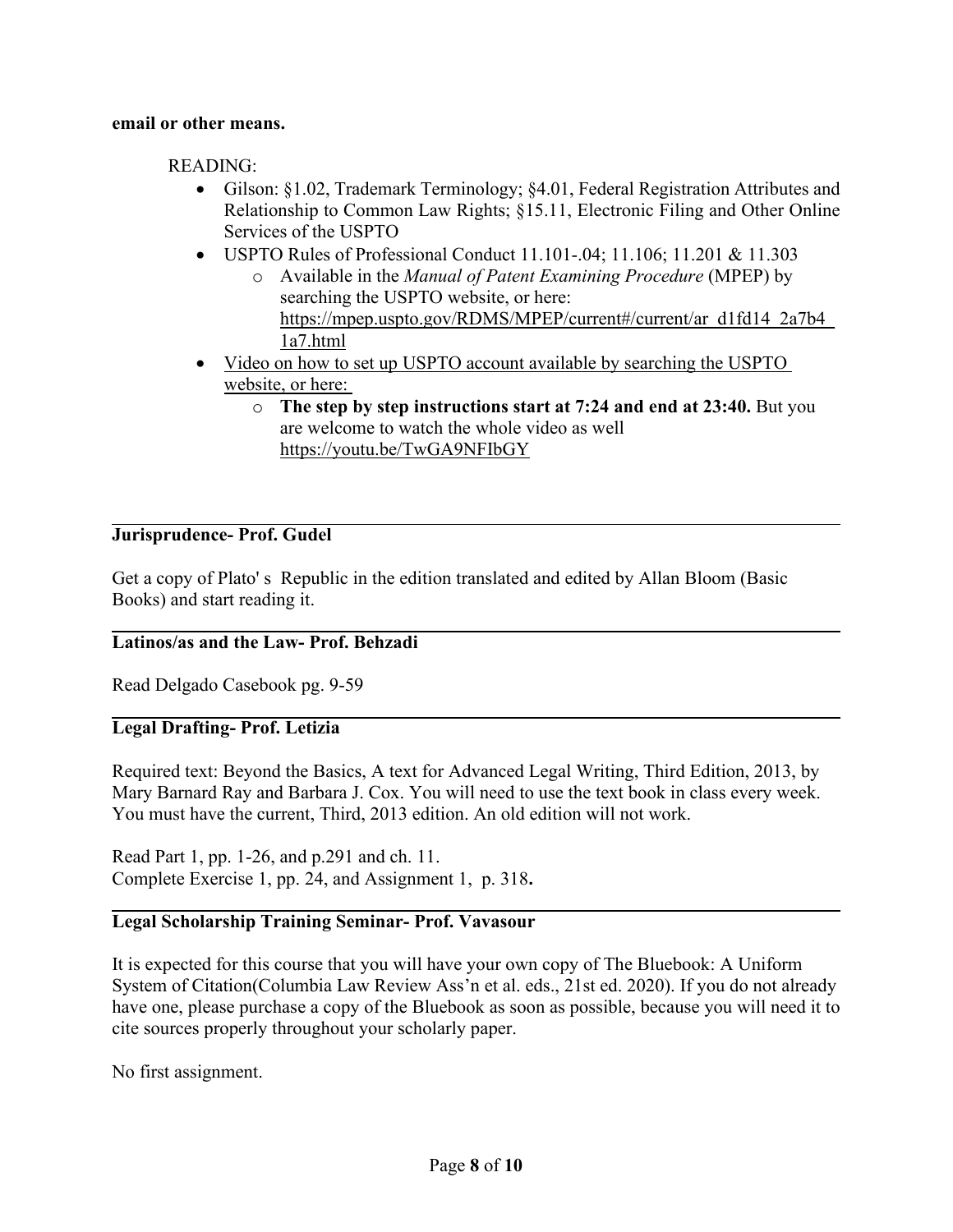# **New Media Rights-Internet & Media Law Clinic- Profs. Neill/Lee**

# **TBD**

### **Race and the Law- Prof. Jefferis**

- **Read:**
- o Casebook 1-31; and
- o Chapter 6 ("The Legal Construction of Race") from Khiara M. Bridges, CRITICAL RACE Theory (West 2019) (Canvas).
- **Do:**
- o Brainstorm possible paper topic. Come to class with ideas and/or areas you'd like to explore in your paper.

**Note: For all students, your paper topic selection is due by 5:00 p.m. on Monday, May 23. This means you should be thinking about paper topic ideas before class begins. You mustschedule a brief meeting with me during the first or second week of classes (via [www.calendly.com/profjefferis\)](http://www.calendly.com/profjefferis) to discuss your paper topic ideas.**

#### **Remedies- Prof. Yeager**

**TEXT**: For each class, retrieve from Westlaw and brief the assigned case. For classes 1-10, retrieve the 700 series of Article 2 of the Uniform Commercial Code [UCC], the text of which, plus commentary, may be found at:

https://1.next.westlaw.com/Browse/Home/SecondarySources/CommercialLawSecondarySources/Co mmercialLawTextsTreatises/UniformCommercialCodeOfficialText

As outside reading, I suggest but do *not* require Dobbs's one-volume *Remedies* (West 3d ed.).

**Frist assignment:** Retrieve from Westlaw and brief *Neri v. Retail Marine Corp.*, 30 NY2d 393 (NY 1972)

#### **Slavery's Imprint on the US Constitution- Prof. Rierson**

### *Learning about race and racism in America (and why it is so controversial). Required Reading*:

Marisa Iati, *What is critical race theory, and why do Republicans want to ban it in schools?*, THE WASHINGTON POST (May 29, 2021), [https://www.washingtonpost.com/education/2021/05/29/critical](https://www.washingtonpost.com/education/2021/05/29/critical-race-theory-bans-schools/)-race-theory-bans-schools/.

Mica Pollock & John Rogers, et al., *The Conflict Campaign: Exploring Local Experiences of the*